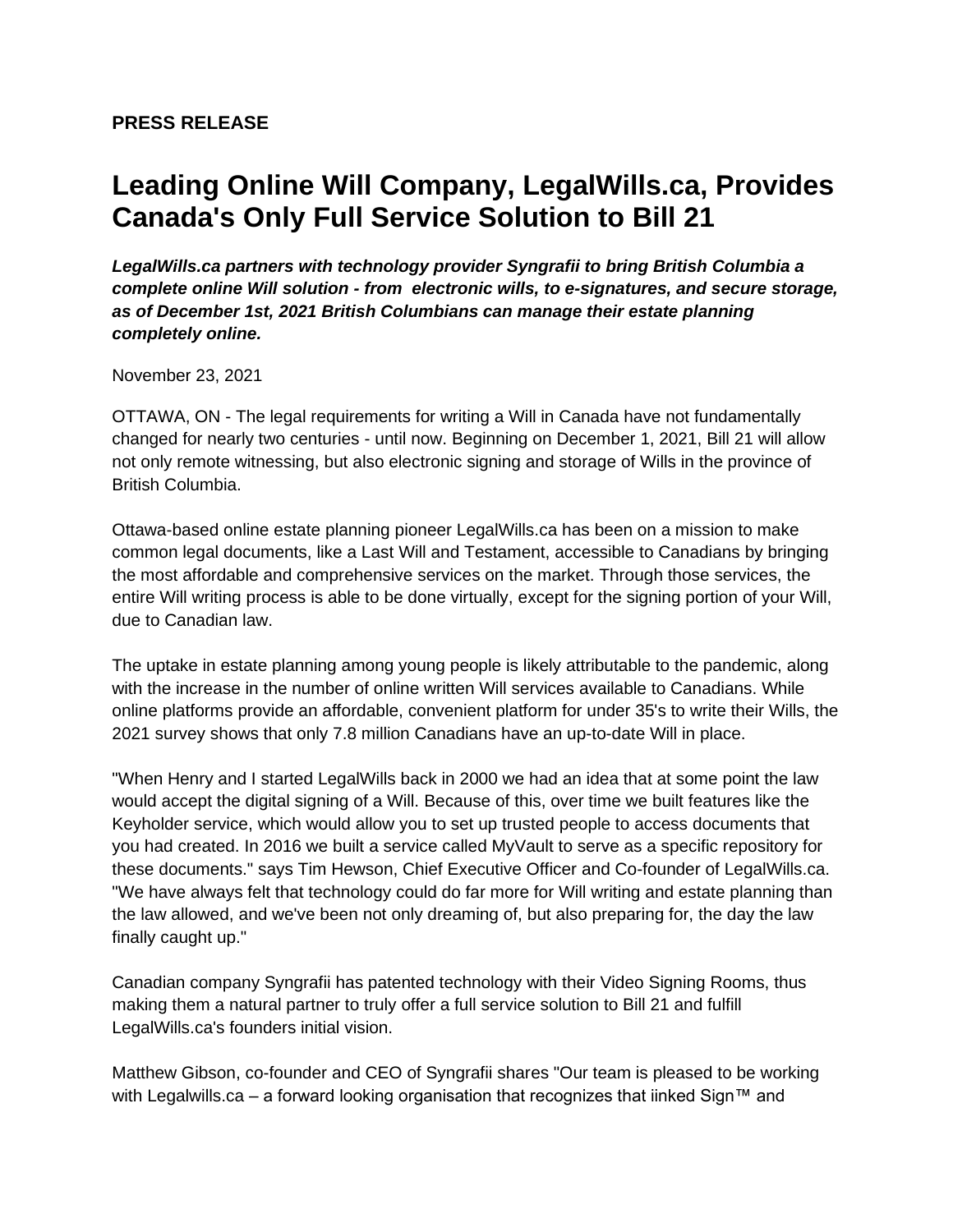VSR™ (Video Signing Room™) is not only uniquely qualified to support the successful implementation of OIC 541-2021 but also it understands that the iinked platform's features currently exceed the current provincial compliance standards."

Now that Bill 21 will allow for virtual signing of Wills, through this partnership residents of British Columbia are able to set up a Video Signing Room with their witnesses. An activity log of the session is then generated that is stored with the Will in their Vault, which allows users to store their electronic estate planning documents to be retrieved easily by their designated Keyholder(s) only after they have passed away.

For more information please visit: [www.legalwills.ca/blog/digital-will/](https://www.legalwills.ca/blog/digital-will/)

## **About LegalWills**

LegalWills.ca is the first and leading online estate planning platform in Canada, having created over half a million estate planning documents in the past 20 years. In 2020 alone, over 100,000 estate planning documents were created by customers in all 13 provinces and territories across Canada. Since the start of the pandemic, LegalWills.ca has given away over 7,000 estate planning documents free of charge to front line health care and education workers across Canada.

For more information please visit: [www.legalwills.ca.](https://www.legalwills.ca/)

## **About Syngrafii**

Syngrafii provides a suite of next generation eSignature tools that deliver the security of ink and paper globally, with a range of fully compliant solutions. Syngrafii's patented video signing and eSignature solutions deliver a connected world where people, enterprise and government can immediately process original documents, signatures, and transactions across digital channels anywhere, anytime, in multiple languages.

For more information visit [syngrafii.com.](https://syngrafii.com/)

For the month of December, a portion of sales of LegalWills.ca's products in British Columbia will go toward a local mudslide/flood relief program.

For more information about LegalWills, interview requests, hi-res visuals or media inquiries, please contact us by phone at 1-888-660-9455 or email [media@legalwills.ca.](mailto:media@legalwills.ca)